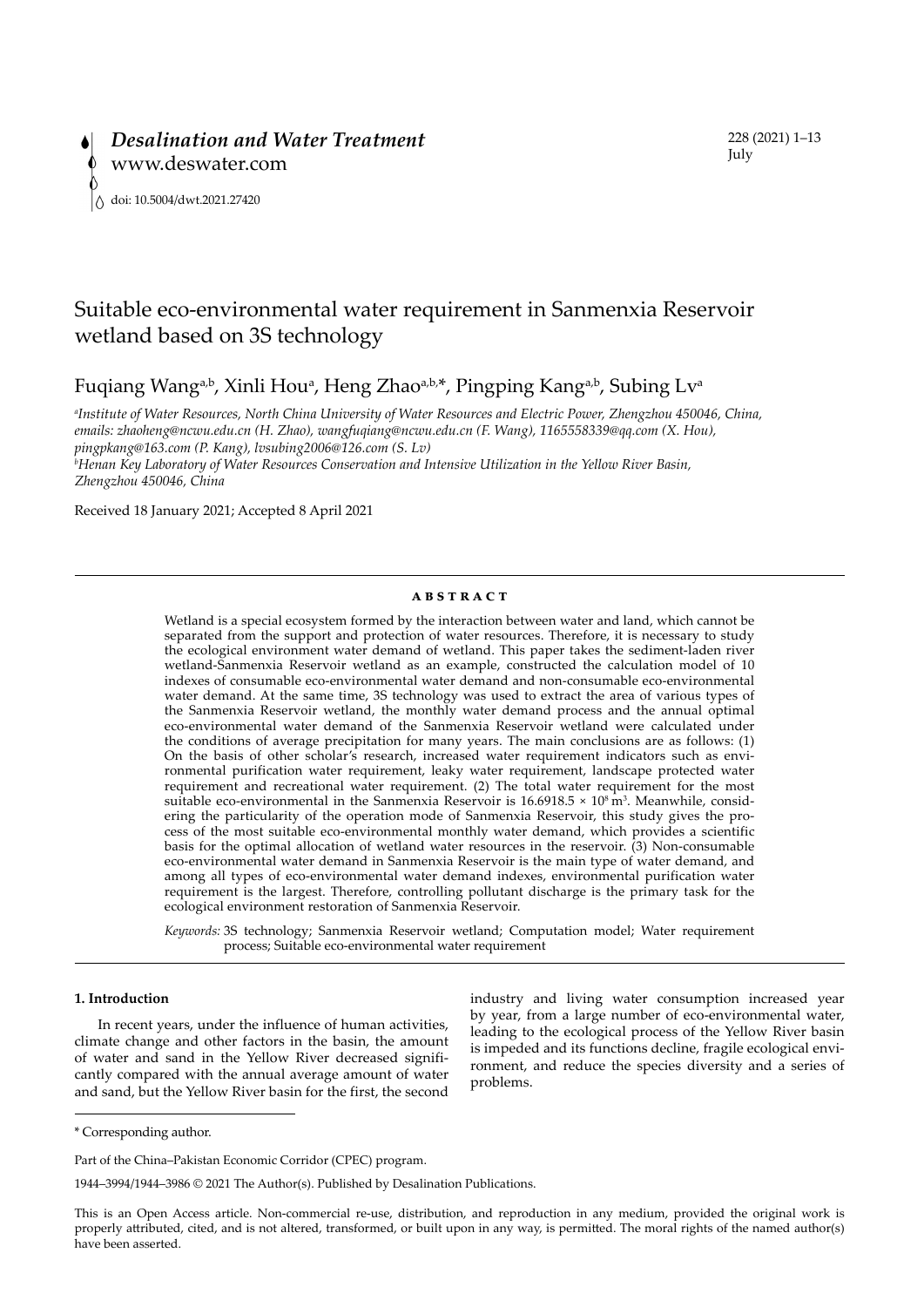Wetland, as a unique ecosystem formed by the interaction between land and water, which plays an indispensable role in improving water quality, improving climate, replenishing groundwater and maintaining ecosystem balance, and eco-environmental water requirement is the most important factor to maintain the health of wetland ecosystem and its evolution [1], which involves hydrology, ecology, environmental science and other disciplines. With the deepening of people's understanding of wetland ecosystem, a large number of researchers have carried out in-depth research on wetland eco-environmental water demand.

The research on eco-environmental water demand in foreign countries is earlier and mainly focuses on river ecoenvironmental water demand. Firstly, in terms of water demand index calculation, Eamus et al. [2] improved the calculation method of wetland vegetation and soil water demand index, Keddy [3] improved the calculation method of water demand index of plants and animals in wetlands. Secondly, different scholars explained the key points of wetland conservation from their own research perspectives, Raskin et al. [4] pointed out that water demand of plants and animals is a key link to maintain the health of wetland ecosystem, Sajedipour et al. pointed out that the optimal allocation of wetland water resources is the most effective way for wetland restoration. In the domestic, at present, a large number of domestic scholars have also conducted in-depth research on wetland eco-environmental water demand, firstly, the classification of wetland eco-environmental water demand index is studied, Zhou et al. [6] divided wetland eco-environmental water demand into consumable eco-environmental water demand and non-consumable eco-environmental water demand. Secondly, different scholars define the concept of wetland eco-environmental water demand from their own research perspectives, Shen [7] defined the concept of wetland eco-environmental water demand in a broad sense, Cui and Yang [8] defined the concept of wetland eco-environmental water demand in a narrow sense, Guo et al. [9] defined wetland eco-environmental water demand as the amount of water needed to maintain the ecological balance of wetland ecosystem and ensure the normal functioning of wetland ecosystem services. The above research provides multiple research perspectives and references for the study of wetland eco-environmental water demand in Sanmenxia Reservoir.

Wetland eco-environmental water demand is unique. for different study areas, the calculation models are also different [10]. At present, a large number of scholars have conducted in-depth studies on the definition and calculation methods of wetland eco-environmental water demand, but its research area mainly concentrates in the general river and lake and so on wetland ecosystem, and there are few studies on the specific wetland sediment-laden river wetland ecological environment water demand. In this paper, the sediment-laden river wetland-Sanmenxia Reservoir wetland as the study area, Sanmenxia Reservoir wetland is formed under the special water and sand condition of the Yellow River, November to April of the following year, the reservoir impoundment, the wetland water level rises, the water's surface area increases, May to October, reservoir flood discharge sand, the wetland water level drops, the water's surface area decreases, the river wetland and beach wetland in the reservoir evolved alternately, the area of each type of wetland cannot be accurately measured by hand, this paper relies on 3S technology, which refers to remote sensing, geography information systems and global positioning systems, to carry out quantitative analysis on the area of various types of wetlands, it can avoid the errors caused by the uncertainty of the area of various types of wetlands to the greatest extent. At the same time, according to the characteristics of Sanmenxia Reservoir wetland, on the basis of other scholar's research, increased water requirement indicators such as environmental purification water requirement, leaky water requirement, landscape protected water requirement and recreational water requirement, the calculation model of consumption ecological environment water demand and non-consumption ecological environment water demand is established, among them, water demand for ecological environment refers to the amount of water consumed by wetland ecosystem, it includes plant evapotranspiration water demand, water's surface evaporation water demand, leakage water demand and soil water demand. Non-consumable ecoenvironmental water demand refers to the surface water storage to maintain the healthy development of wetland ecosystem, it includes habitat water demand, sand transport water demand, environmental purification water demand, landscape protection water demand, ecological base flow and recreational water demand. Combined with the basic data of perennial precipitation, water surface evaporation, runoff and sediment transport in the reservoir, moreover, Tennant method and key species hydraulics were used to calculate the suitable eco-environmental water demand in Sanmenxia Reservoir, and its water demand process and annual change rule are analyzed, analyze the water demand process and the law of annual change, and discuss the leading factors affecting the annual change of eco-environmental water demand in the reservoir. In terms of theory, this study has improved the eco-environmental water demand calculation model of silt river wetland, this model can meet the requirement of purifying pollutants in wetland, so as to play a guiding role in the study of ecoenvironmental water demand of similar wetland. In practice, the results of this study can provide scientific basis for the allocation of wetland water resources and the restoration of wetland ecological environment in Sanmenxia Reservoir.

# **2. Wetland type information extraction based on 3s technology**

# *2.1. Study area*

Sanmenxia Reservoir, located at the junction of Shanxi, Shaanxi and Henan Provinces, belongs to the middle reaches of the Yellow River. Its coordinates are 34°21′-35°50′N, 108°45′-111°20′E, the controlled basin area is  $688,400 \text{ km}^2$ , accounting for 91.5% of the total area of the Yellow River basin. According to the river characteristics, Sanmenxia Reservoir can be divided into Longmen to Tongguan County, Tongguan County to Sanmenxia Dam, Weihe River to the section where Lintong meets the Yellow River, and North of Luohe River to Weihe River. In this paper, Tongguan County to Sanmenxia Dam is divided as the research area,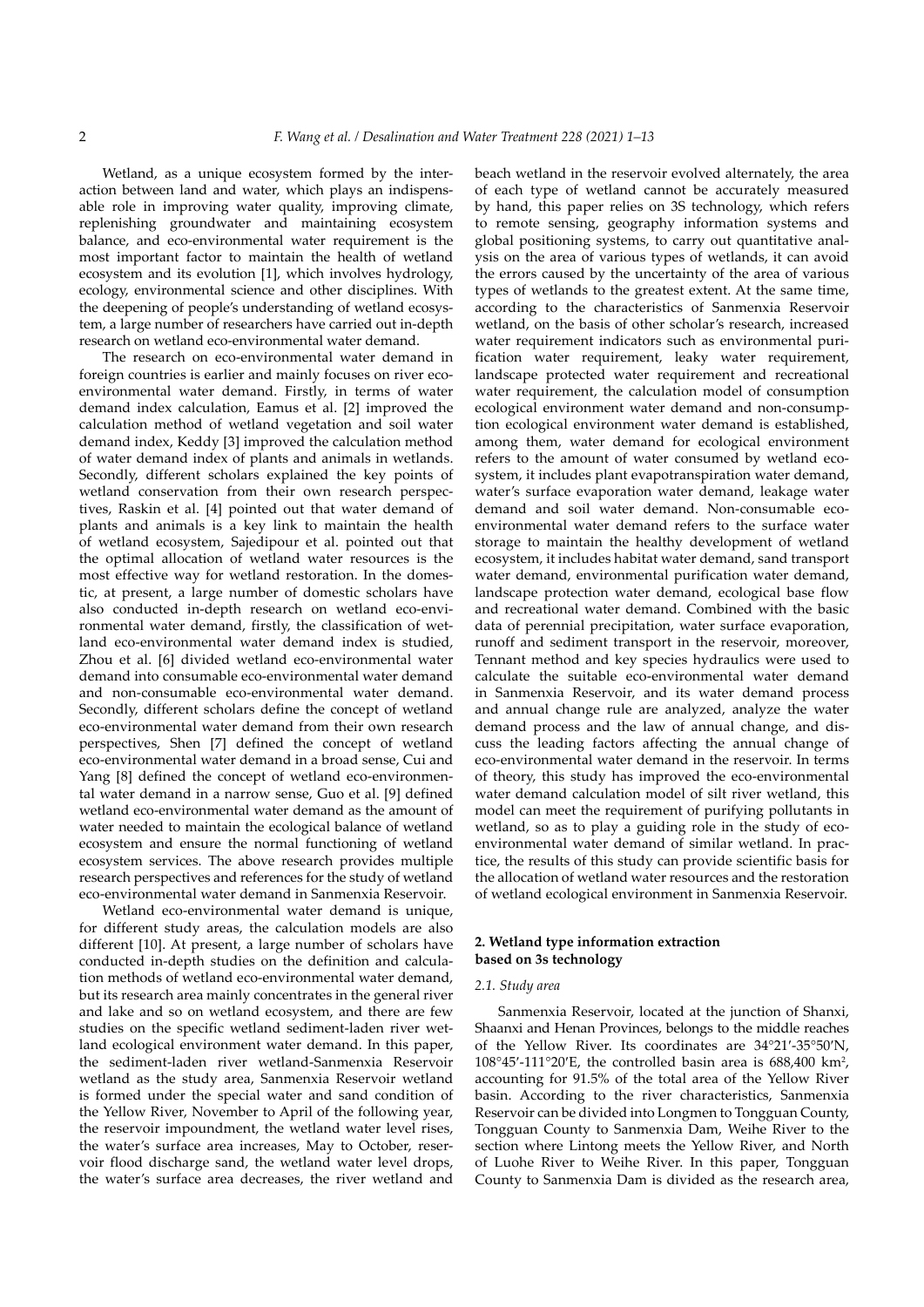the reservoir section is 113.2 km long, 1–6 km wide and the channel width is about 0.5 km. At present, the main tasks of Sanmenxia Reservoir are irrigation, flood control, water supply, flood prevention, power generation, water regulation and sand regulation, its application mode has gone through the stage of impoundment and sediment detention, and finally changed to impoundment and sediment discharge, the reservoir has played an important role in water and sand regulation. The concrete operation mode is from November to April of the following year, the reservoir impoundment, the reservoir water level rise, May to October, the reservoir flood discharge sand, the reservoir water level drops. The wetland in Sanmenxia Reservoir is closely related to the construction of Sanmenxia Reservoir wetland. Wetland types in the reservoir mainly include river wetland, beach wetland, marsh wetland, lake and pond wetland, etc. In the flood season and non-flood season, with the change of reservoir operation mode, the area of each type of wetland will change correspondingly. Study area location and administrative zoning map (Fig. 1).

#### *2.2. Wetland type information extraction*

According to "Wetland and Ramsar Convention" [11] and other relevant norms, combined with the results of field investigation and research purposes, the types of wetlands in the study area are divided into river wetland, beach

wetland, marsh wetland, lake and pond wetland. Basic data include the data of soil type, vegetation type, climate and hydrological conditions in the study area of Landset-8 remote sensing image of earth resources with spatial resolution of 30 m in the fourth period of March, May, August and November 2017. ENVI software was used to enhance and clip the image, radiometric calibration, atmospheric correction image of the collected remote sensing image. Finally, ENVI and ArcGIS software were used for human-computer interaction interpretation to obtain the distribution characteristics of wetland types in the study area (Fig. 2) and the area of each type of wetland (Table 1). Due to the small fluctuation of each type of wetland area in adjacent months, the data of March, May, August and November respectively represent the wetland area of the reservoir from January to March, April to June, July to September, October to December.

# **3. Data and methodology**

# *3.1. Basic data*

The basic data required for the calculation of wetland eco-environmental water demand in Sanmenxia Reservoir include temperature, humidity, wind speed, water surface evaporation, precipitation, runoff and sediment transport. Temperature, humidity and wind speed data were collected from the Sanmenxia Meteorological Station and Tongguan



Fig. 1. Study regional location and administrative zoning map.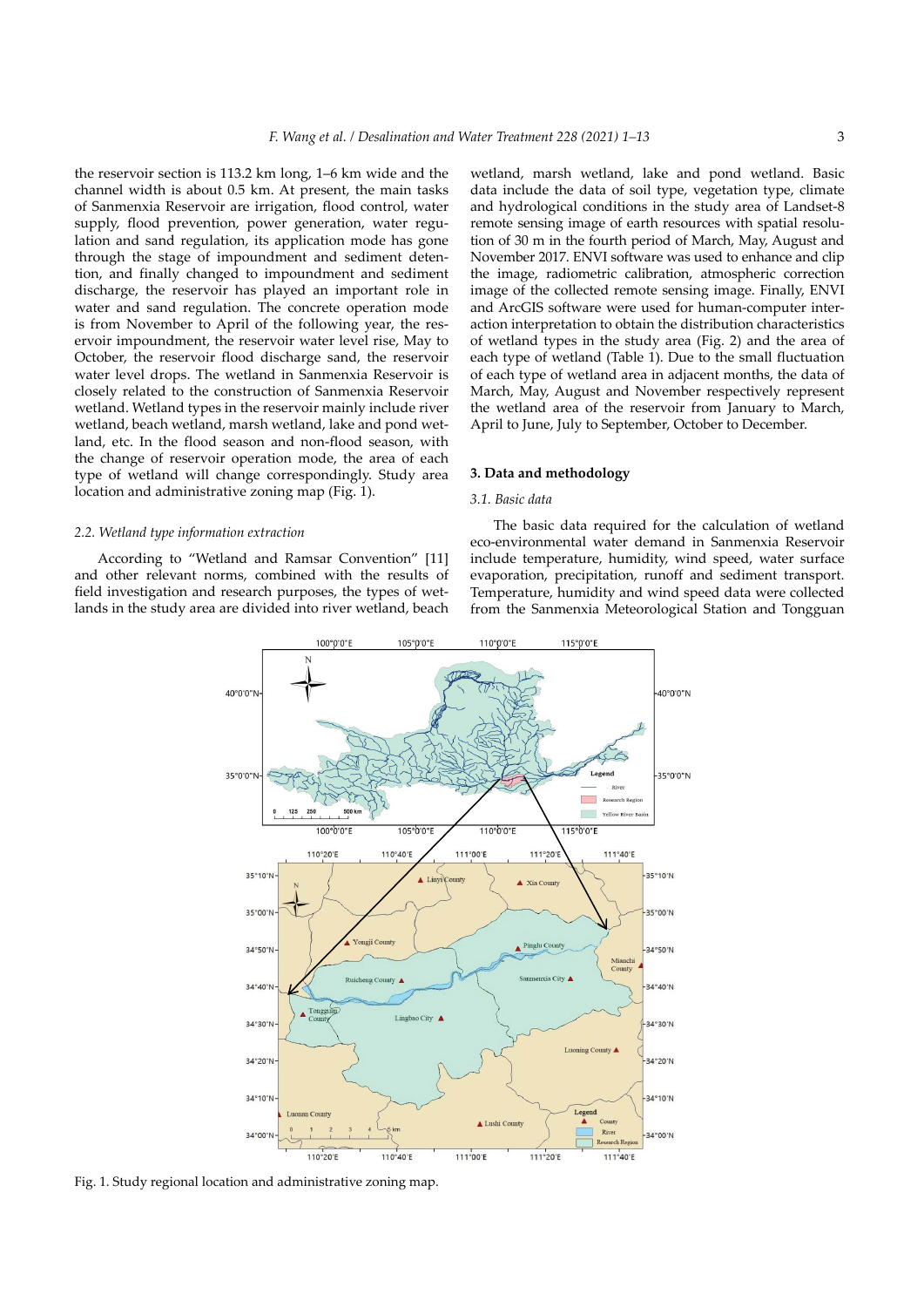

Fig. 2. Wetland type map of Sanmenxia Reservoir in 2017: wetland types in (a) March, (b) May, (c) August and (d) November.

Table 1 Area of various types of wetlands in Sanmenxia Reservoir in 2017 (km<sup>2</sup>)

| Month | River wetland | Beach wetland | Lake and pond wetland | Marsh wetland | Total area |
|-------|---------------|---------------|-----------------------|---------------|------------|
| 3     | 115.82        | 81.36         | 15.61                 | 3.16          | 215.95     |
| 5     | 103.62        | 88.24         | 13.42                 | 3.29          | 208.57     |
| 8     | 53.21         | 134.89        | 10.87                 | 2.86          | 201.83     |
| 11    | 93.35         | 101.72        | 12.98                 | 3.32          | 211.37     |

Meteorological Station in each month from 1981 to 2017. Data of water surface evaporation and precipitation were collected from each month of Sanmenxia Meteorological Station and Tongguan Meteorological Station from 1972 to 2017. Runoff and sediment discharge data were collected from the Sanmenxia Hydrological Station and Tongguan Hydrological Station in each month from 2008 to 2017.

# *3.2. Calculation method of wetland eco-environmental water demand index*

### *3.2.1. Water requirement for evapotranspiration of vegetation*

Vegetation evapotranspiration water demand mainly refers to vegetation surface transpiration water consumption and soil evaporation water consumption. There are many types of wetland vegetation in Sanmenxia Reservoir, among which reed is the dominant species of wetland in the reservoir. In this study, the evapotranspiration amount of reed community is generalized into the evapotranspiration amount of wetland vegetation in the reservoir. The calculation formula is as follows:

$$
W_{\rm ml} = 0.001 A_i \cdot \text{ET}_C \tag{1}
$$

In the formula,  $W_{\text{ml}}$  is the vegetation evapotranspiration water demand (m<sup>3</sup>);  $A_i$  is the vegetation area (m<sup>2</sup>);  $ET_c$  is the evapotranspiration (mm).

The calculation formula of actual evapotranspiration of reed community is as follows:

$$
ET_c = K_c \cdot ET_0 \tag{2}
$$

In the formula,  $ET_c$  is the actual evapotranspiration (mm/d);  $ET_0$  is the reference crop evapotranspiration (mm/d);  $K_c$  is the crop coefficient [12], because there is no measured data, the wetland reed crop coefficient  $K_c$  in the reservoir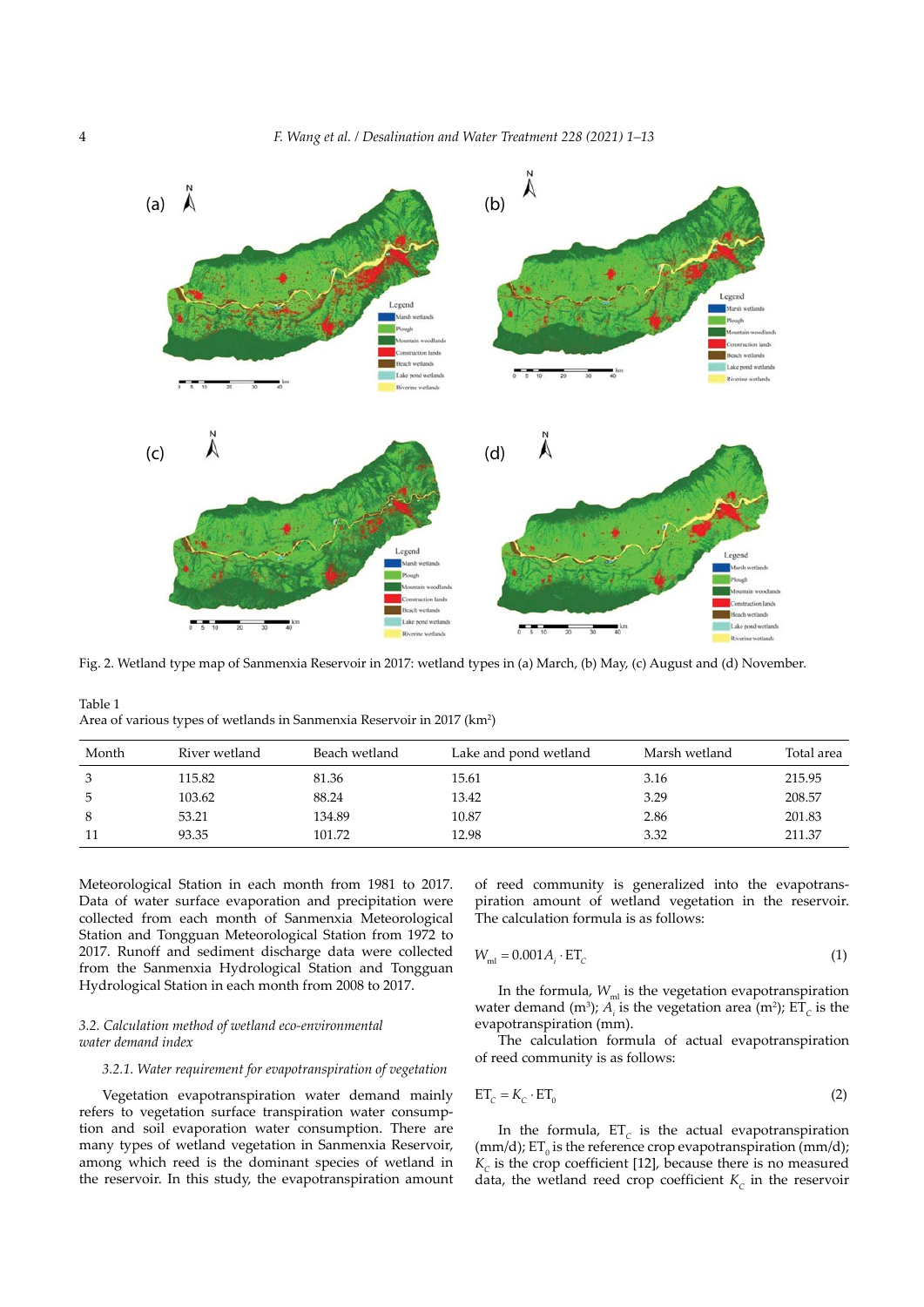was obtained by using the recommended value of FAO-56 and through adjustment.

The FAO Penman–Monteith formula [13,14] is used to compute amount of Sanmenxia Reservoir wetland reference crop evapotranspiration  $ET_{\sigma}$ , the formula considers the factors affecting evapotranspiration comprehensively, and the simulation results are good and the accuracy is high. The calculation formula is as follows:

$$
ET_0 = \frac{0.408\Delta (R_n - G) + \frac{900}{T + 273} \gamma U_2 (e_s - e_d)}{\Delta + \gamma (1 + 0.34U_2)}
$$
(3)

In the formula,  $ET_{0}$  is the reference evapotranspiration refer to evapotranspiration (mm); *G* is the soil heat flux (MJ/ m<sup>2</sup>/d);  $R_n$  is the net canopy surface radiation (MJ/m<sup>2</sup>/d);  $e_s$  is the saturation vapor pressure (KPa);  $e_d$  is the actual vapor pressure (KPa);  $\gamma$  is the hygrometer constant (KPa/°C); Δ is the slope of saturation vapor pressure and temperature curve (KPa/°C);  $U_2$  is the wind speed at 2 m height (m/s); *T* is the average temperature (°C).

### *3.2.2. Water demand for surface evaporation*

Water surface evaporation plays an important role in wetland water cycle. Therefore, water surface evaporation demand must be taken into account when calculating ecological environment water demand. The calculation formula is as follows:

$$
W_e = 0.001A \cdot T \tag{4}
$$

In the formula,  $W_e$  is the evaporation requirements  $(m<sup>3</sup>)$ ; *A* is the area of water surface  $(m<sup>2</sup>)$ ; *T* is the average evaporation of water surface (mm).

#### *3.2.3. Soil water demand*

Soil water demand refers to the water quantity first met when the wetland in the reservoir restores water, which is mainly affected by soil bulk density, soil layer thickness and wetland soil area, etc. In this paper, soil weight moisture content method is used to calculate soil water demand [15]. The calculation formula is as follows:

$$
W_{t} = \frac{\left(\gamma \alpha_{s} A_{s} H_{s} + \gamma \alpha_{f} A_{f} H_{f}\right)}{\rho}
$$
\n
$$
(5)
$$

In the formula,  $W_t$  is the soil water demand (m<sup>3</sup>); γ is soil bulk density ( $g/cm^3$ );  $A_s$  is the area of water's surface (m<sup>2</sup>); α*s* is the percentage by weight of water in a soil at saturation  $(\%)$ ;  $H_s$  is the thickness of the soil layer on the water's surface of wetlands (m);  $\rho$  is the density of water (g/cm<sup>3</sup>);  $A_f$  is the non-water's surface area of wetlands (m<sup>2</sup>);  $\alpha_f$  is the percentage water content by weight when the soil reaches the field capacity  $(\%)$ ;  $H_f$  is the thickness of the soil layer in a wetland non-water's surface area (m).

#### *3.2.4. Leakage water demand*

Wetlands mainly supply groundwater through leakage. Therefore, leakage water demand must be considered in the calculation of eco-environmental water demand [16]. The calculation formula is as follows:

$$
W_i = KA_i T \tag{6}
$$

In the formula,  $W_i$  is the leakage water demand  $(m^3)$ ; *K* is the permeability coefficient (m/d);  $A_i$  is the seepage profile area  $(m^2)$ ; *T* is the calculated period length (d).

#### *3.2.5. Habitat water requirement*

The Sanmenxia Reservoir wetland is rich in animal and plant resources. The habitat water requirement is the habitat needed to maintain the survival of animals and plants, and the basic water quantity to protect biodiversity, which is related to the habitat area and the water depth required for the survival of organisms. The calculation formula is as follows:

$$
W_{\text{hml}} = A_j \cdot H_i \tag{7}
$$

In the formula,  $W_{\text{hml}}$  is the habitat water requirement (m<sup>3</sup>);  $A_i$  is the water's surface area of the habitat (m<sup>2</sup>);  $H_i$  is the average water depth (m).

#### *3.2.6. Environmental purification water requirement*

Wetland has the ecological service function of degrading pollutants and purifying water quality. Therefore, the water demand for environmental purification must be considered in the calculation of eco-environmental water demand.

Due to the lack of water quantity and water quality data such as sewage and reclaimed water discharged from reservoirs, it is impossible to use water quality prediction model to calculate environmental purification water demand, but the lowest monthly average flow rate method in the last decade can be used [17]. At present, this method is widely used in China, which can estimate the flow rate and environmental purification water demand meeting the general river pollution prevention and control. The calculation formula is as follows:

$$
W_{Z} = \frac{T}{n} \sum_{i=1}^{n} Q_{i \min}
$$
 (8)

In the formula,  $W<sub>z</sub>$  is the environmental purification water requirement (m<sup>3</sup>);  $Q_{\text{min}}$  is the driest monthly average flow in the  $i$  year (m<sup>3</sup>);  $n$  is the number of years counted; *T* the calculated period length (d).

### *3.2.7. Ecological base flow*

Ecological basal flow is the basic flow that maintains the river ecosystem. In this study, Tennant method [18,19] was used to estimate the basal flow in the reservoir (Table 2). The calculation formula is as follows:

$$
W_j = \alpha \cdot Q_j \tag{9}
$$

In the formula, *W<sub>i</sub>* is the ecological basal flow (m<sup>3</sup>); α is the average flow percentage  $(\%)$ ;  $Q_i$  is the average monthly runoff  $(m^3)$ .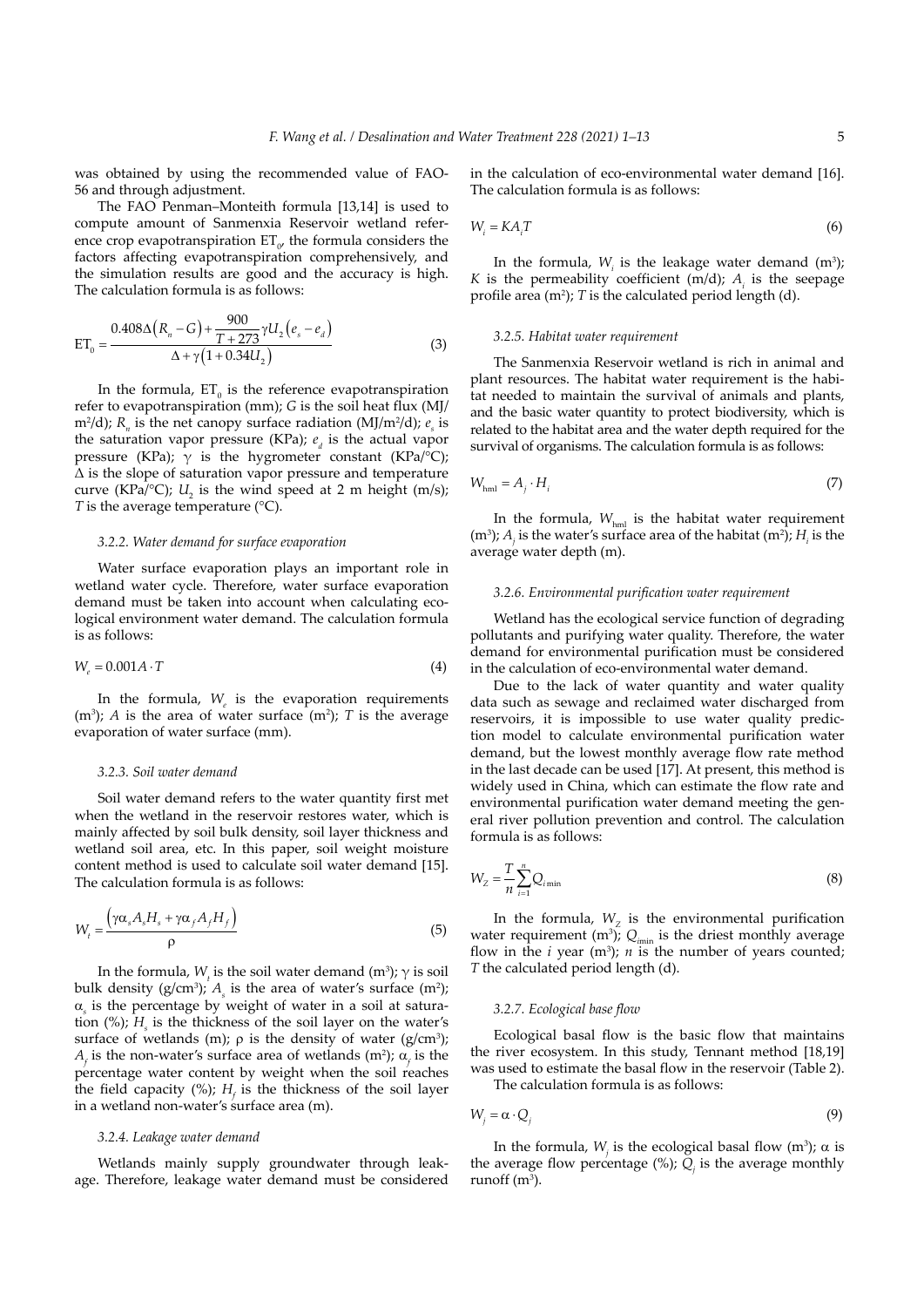| Table 2                                       |
|-----------------------------------------------|
| Tennant method recommended flow rate criteria |

| Qualitative description of flow | Recommended base flow rate (average flow percentage) (%)        |                                                 |  |
|---------------------------------|-----------------------------------------------------------------|-------------------------------------------------|--|
| and corresponding habitat       | General water use period<br>(October to March of the next year) | Spawning period of fish<br>(April to September) |  |
| Maximum                         | 200                                                             | 200                                             |  |
| Best range                      | $60 - 100$                                                      | $60 - 100$                                      |  |
| Best                            | 40                                                              | 60                                              |  |
| Very good                       | 30                                                              | 50                                              |  |
| Good                            | 20                                                              | 40                                              |  |
| Medium                          | 10                                                              | 30                                              |  |
| Poor or minimum                 | 10                                                              | 10                                              |  |
| Serious degradation             | <10                                                             | $<$ 10                                          |  |

#### *3.2.8. Sand transport water requirement*

Sediment transport is not only an important ecological service function of wetland ecosystem, but also an important task of wetland management. Therefore, sediment transport water demand must be considered when calculating the eco-environmental water demand of wetland in sediment-laden rivers. In this paper, sediment transport capacity method [20] is adopted to calculate sediment transport water demand of wetlands in the reservoir. The calculation formula is as follows:

$$
W_x = \eta^\alpha \cdot W_\omega \tag{10}
$$

$$
W_{\omega} = \frac{W - W_s}{\gamma_s} \tag{11}
$$

$$
\eta = \frac{W_{\rm sin}}{W_{\rm sout}}\tag{12}
$$

In the formula,  $W_x$  is the sand transport water requirement  $(m^3)$ ; η is the sediment transport efficiency,  $\alpha$  is the index (Its value according to determine the efficiency of sediment transport, when the sediment transport efficiency is less than 1, take  $\alpha$  = 1; When the sediment transport efficiency is greater than or equal to 1, take  $\alpha = 0$ );  $W_{\omega}$  is the clean water (m<sup>3</sup>); *W* is the volume of runoff (m<sup>3</sup>);  $W<sub>s</sub>$  is the amount of sand transported (t);  $\gamma<sub>s</sub>$  is the weight per unit volume of sediment (Generally take 2.65  $t/m^3$ );  $W_{s}$ <sub>in</sub> and  $W_{s}$ <sub>out</sub> are the amount of sand transported of import and export stations respectively (t).

# *3.2.9. Landscape protection water requirement*

Wetland natural landscape and cultural landscape in Sanmenxia Reservoir is rich, among which water, marsh, reed and lotus is the most important part of Sanmenxia Reservoir landscape. The calculation formula is as follows:

$$
W_{\rm lc} = H_{\rm lc} \cdot A_{\rm lc} \tag{13}
$$

In the formula,  $W_{\text{lc}}$  is the landscape protection water requirement (m<sup>3</sup>);  $H_{\text{lc}}$  is the water level of landscape protection (m);  $A_{I_c}$  is the area of landscape protection (m<sup>2</sup>).

# *3.2.10. Recreational water requirement*

In recent years, the Sanmenxia Reservoir wetland has been developed on a large scale, and the number of tourists is increasing year by year. Recreational water demand refers to the basic amount of water needed to ensure the landscape and traffic conditions for tourists' entertainment. The calculation formula is as follows:

$$
W_d = H_d \cdot A_d \tag{14}
$$

In the formula,  $W_d$  is the recreational water requirement (m<sup>3</sup>);  $H_d$  is the recreational water level (m);  $A_d$  is the area of the entertainment area  $(m<sup>2</sup>)$ .

# *3.3. Calculation method of optimal total eco-environmental water demand*

The above eco-environmental water requirements exist cross-repetition, simple addition is not reasonable. Therefore, this paper adopts the following methods to determine the optimal total amount of eco-environmental water demand in each month and year. The calculation formula is as follows:

$$
Q = \sum_{n=1}^{12} Q_n
$$
 (15)

$$
Q_n = \max \{ W_{hm1}, W_z, W_j, W_x, W_{lc}, W_d \} + W_{ml} + W_e + W_t + W_i - P
$$
\n(16)

$$
P = 0.001p \cdot A \tag{17}
$$

In the formula, *Q* is the annual optimal total eco-environmental water demand  $(m^3)$ ;  $Q_n$  is the optimal amount of eco-environmental water demand in the *n*-th month (m<sup>3</sup>);  $W_{\text{hml}}$  is the habitat water requirement (m<sup>3</sup>);  $W_z$  is the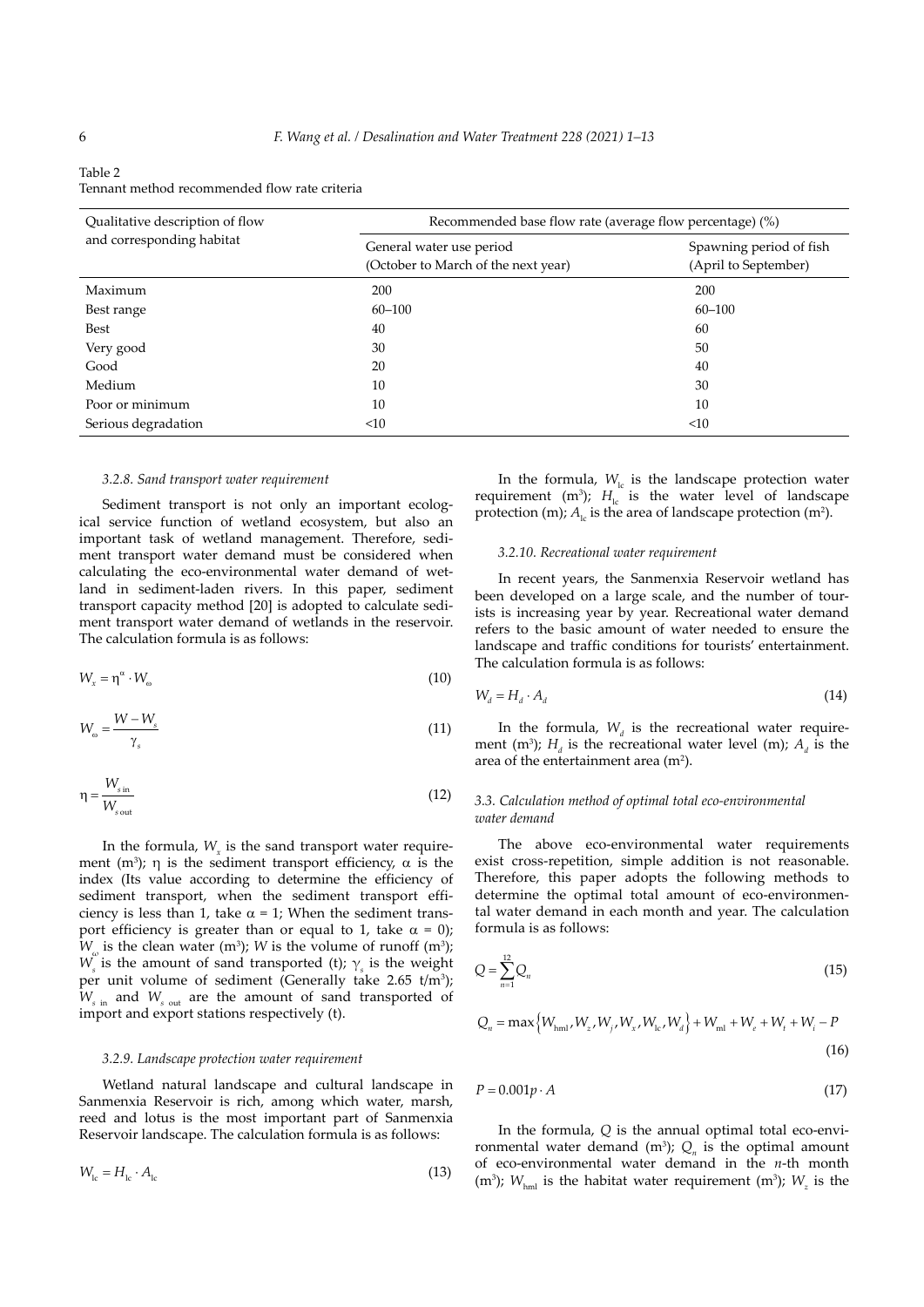environmental purification water requirement  $(m^3)$ ;  $W_i$  is the ecological base flow  $(m^3)$ ;  $W_x$  is the sand transport water requirement ( $m^3$ );  $W_{1c}$  is the landscape protection water requirement (m<sup>3</sup>);  $W_d$  is the recreational water requirement  $(m<sup>3</sup>)$ ;  $W<sub>ml</sub>$  is the plant evapotranspiration water requirement  $(m<sup>3</sup>)$ ;  $W<sub>e</sub>$  is the water's surface evaporation water requirement (m<sup>3</sup>); *W<sub>t</sub>* is the soil water requirement (m<sup>3</sup>); *W<sub>i</sub>* is the leaky water requirement  $(m^3)$ ; *P* is the total precipitation  $(m^3)$ ;  $p$  is the precipitation (mm); A is the wetland area (m<sup>2</sup>).

### **4. Results and discussion**

# *4.1. Calculation of consumable ecological environment water demand*

#### *4.1.1. Plant evapotranspiration water requirement*

According to the calculation method in section 3.2.1, combined with the existing meteorological data, calculate the amount of vegetation evapotranspiration ET<sub>*c*</sub>. The vegetation in the reservoir mainly grows in the marsh wetland and beach wetland, and the sum of the area of marsh wetland and beach wetland is set as the vegetation area. The water demand level is divided according to the vegetation growth status (early growth (March), middle growth (April to August), late growth (September to October) and non-growth (November to February of the following year). The results are calculated according to the vegetation evapotranspiration ratio of 0.5, 0.9, 0.8 and 0.5 respectively (Table 4).

### *4.1.2. Water's surface evaporation water requirement*

According to the calculation method in section 3.2.2, combined with the existing monthly average evaporation data of Sanmenxia Meteorological Station and Tongguan Meteorological Station from 1972 to 2017, the monthly average water surface evaporation volume and annual average water surface evaporation demand of the Sanmenxia Reservoir wetland are counted and calculated (Table 4).

### *4.1.3. Soil water requirement*

Based on field investigation and relevant literature research [21], comprehensive determine the Sanmenxia Reservoir wetland main soil types for swamp soil. Soil bulk density and density of water are  $1.3$  g/cm<sup>3</sup> and  $1$  g/ cm3 respectively. When the soil reaches saturated water content, set  $\alpha_{s}$  to 50%. When the soil reaches the amount of water held in the field, set  $\alpha_f$  to 30%. The thickness of soil layer on the surface of wetland is 1.5 m. The thickness of the soil layer in the non-surface area of the wetland was 2.5 m.

The water surface area of the reservoir is the sum of the average monthly area of river wetlands, lakes, ponds and marshes, while the average monthly area of beach wetlands is taken from the non-surface area. By using Eq. (5), the soil water demand of the reservoir wetland in 2017 is  $2,041.9$  million m<sup>3</sup>.

#### *4.1.4. Leaky water requirement*

According to the research of Gong [22], Tongguan– Sanmenxia reach is an underground river, which shows groundwater recharge surface water. The recharge of surface water to groundwater only occurs in the season of abundant water, and the supply amount is very small. Therefore, the leakage water demand of the Sanmenxia Reservoir wetland can be neglected from the perspective of the whole year (Fig. 3).

# *4.2. Calculation of non-expendable eco-environmental water demand*

#### *4.2.1. Habitat water requirement*

Sanmenxia Reservoir is rich in wetland bird resources, which is an important wintering place for whooper swans. According to the research of Zhou et al. [23], the living water depth of wetland birds (whooper swans) in the reservoir (Table 3).

The Sanmenxia Reservoir wetland is rich in fish resources, mainly grass carp and silver carp. In this paper, the carp living in the bottom of the water body as an example. Studies on fish at home and abroad show that the minimum depth required for fish life is three times the length of fish. In this paper, the length of carp was set at 35 cm, and the water depth required for carp survival was 1.05 m.

Comparing the water depth required by fish and birds, the larger values of the two were set as 1.05 m for the average water depth required by habitat. Since fish generally live in rivers, lakes and reservoirs, the surface area of habitat is the sum of the area of river wetlands, lake and pond wetland. Because habitat water demand is non-consumptive water demand, annual water demand is the average of monthly water demand, formula (7) can be used to calculate the habitat water demand of wetlands in the reservoir in each month (Table 4).

# *4.2.2. Environmental purification water requirement*

According to the calculation method in section 3.2.6 and combined with the existing monthly average runoff data of Sanmenxia Hydrological Station and Tongguan

Table 3

Water depth requirement of birds in Sanmenxia Reservoir wetland (m)

| Time                 | Average depth of water required | Range of water requirements | Cause of water demand    |
|----------------------|---------------------------------|-----------------------------|--------------------------|
| April to June        | 0.1                             | $0.1 - 0.5$                 | <b>Breeding</b>          |
| July to October      | 0.5                             | $0.2 - 0.8$                 | Birds grow and reproduce |
| November to March of |                                 |                             |                          |
| the following year   | 0.2                             | $0.1 - 1$                   | Birds wintering          |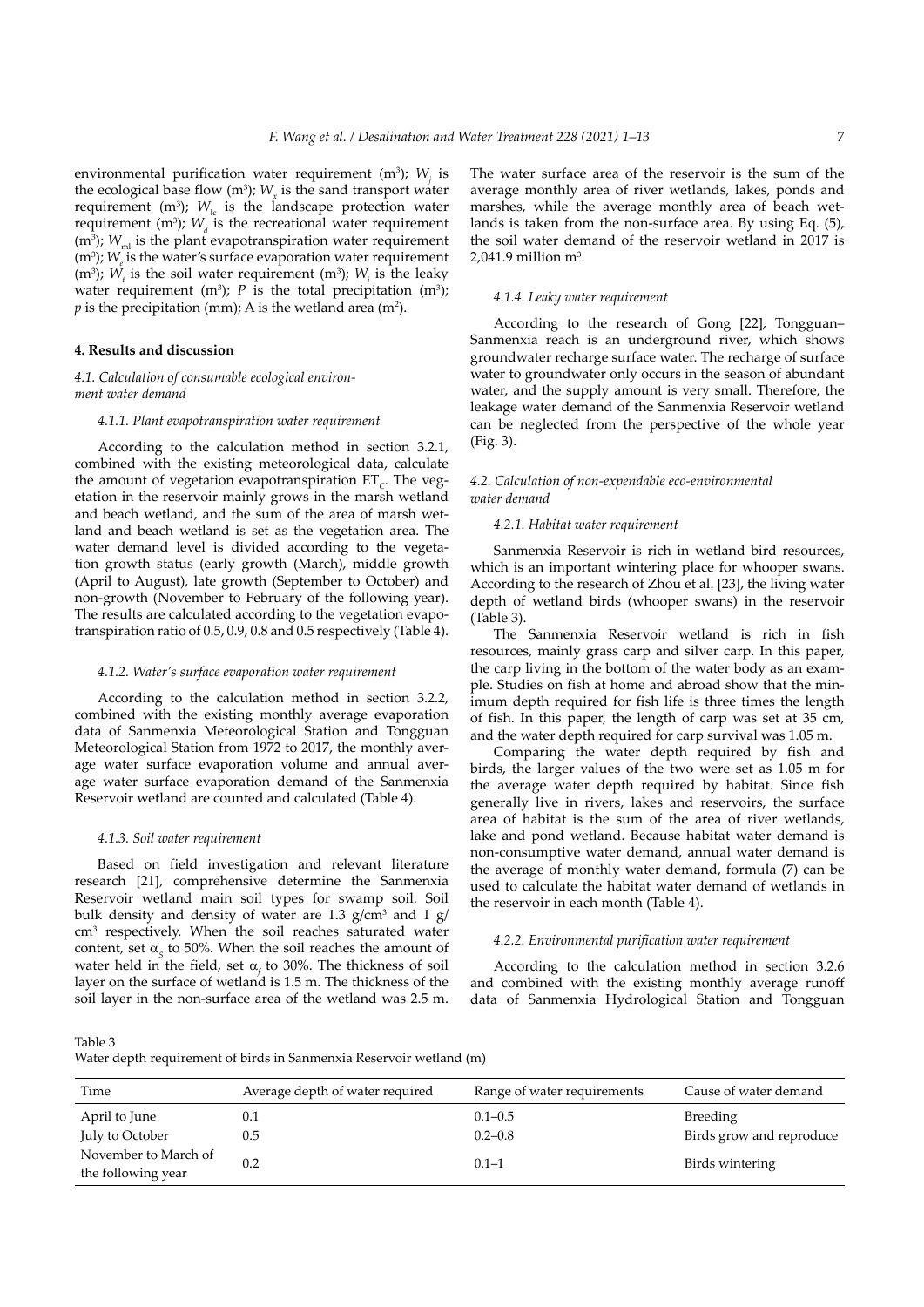

Fig. 3. The annual variation trend of the total water demand of consumption-oriented eco-environment and the water demand of various indicators in the Sanmenxia Reservoir wetland in each month.

Hydrological Station from 2008 to 2017, the average monthly runoff and water demand for environmental purification of the Sanmenxia Reservoir wetland in recent ten years were calculated and counted (Table 4).

## *4.2.3. Ecological base flow*

According to the calculation method in section 3.2.7, during the normal water use period (October to March of the following year), the percentage of the average flow was 20%, and during the spawning period (April to September), the percentage of the average flow was 40%. Based on the monthly average runoff data of Sanmenxia Hydrological Station and Tongguan Hydrological Station from 2008 to 2017, the monthly average runoff and ecological base flow of Sanmenxia Reservoir wetland in recent ten years are calculated and counted (Table 4).

#### *4.2.4. Sand transport water requirement*

According to the calculation method in Section 3.2.8 and the monthly average runoff and sediment transport data of Sanmenxia Hydrological Station and Tongguan Hydrological Station in 2017, the water demand for wetland sediment transport in Sanmenxia Reservoir is calculated (Table 4).

#### *4.2.5. Landscape protection water requirement*

Reed and lotus are the most important components of the natural landscape in Sanmenxia Reservoir. Among them, the optimum water depth for reed growth is 0.5–1 m, and the optimum water depth for lotus root growth is 0.05–1 m [24]. In view of the wetland vegetation condition in Sanmenxia Reservoir, the water level for landscape protection is 0.8 m. Because reed and lotus mainly concentrate on marsh wetland and beach wetland, but beach wetland does not consider water level, so the area of landscape

protection is set as marsh wetland area. Because reed and lotus are mainly concentrated in marsh wetland and beach wetland, but beach wetland does not consider water level, so the area of landscape protection is set as marsh wetland area. Moreover, the water demand for landscape protection belongs to non-consumable water demand, so the annual water demand is equal to the average water demand of each month, the water requirement for landscape protection in each month of wetland in reservoir can be calculated by formula (13) (Table 4).

#### *4.2.6. Recreational water requirement*

Boats can be rowed on a surface with a depth greater than 0.7 m, the water depth greater than 2 m is suitable for mechanical vessels to navigate [24]. Considering the actual situation of wetland in Sanmenxia Reservoir, the recreational water level should be 1 m. Because the flow velocity of the main channel of the Yellow River is too high to be suitable for recreation, the recreation area is set as the area of lakes and reservoirs [25,26]. Moreover, recreational water demand belongs to non-consumable water demand, so the annual water demand takes the average of water demand in each month, the water requirement for landscape protection in each month of wetland in reservoir can be calculated by formula (14) (Fig. 4).

### *4.3. Calculation of the optimum total eco-environmental water demand*

#### *4.3.1. Calculating the total precipitation of wetland*

Based on the monthly average evaporation data of Sanmenxia Meteorological Station and Tongguan Meteorological Station from 1972 to 2017, the monthly average precipitation and total monthly average precipitation of the Sanmenxia Reservoir wetland are calculated by formula (17) (Table 4).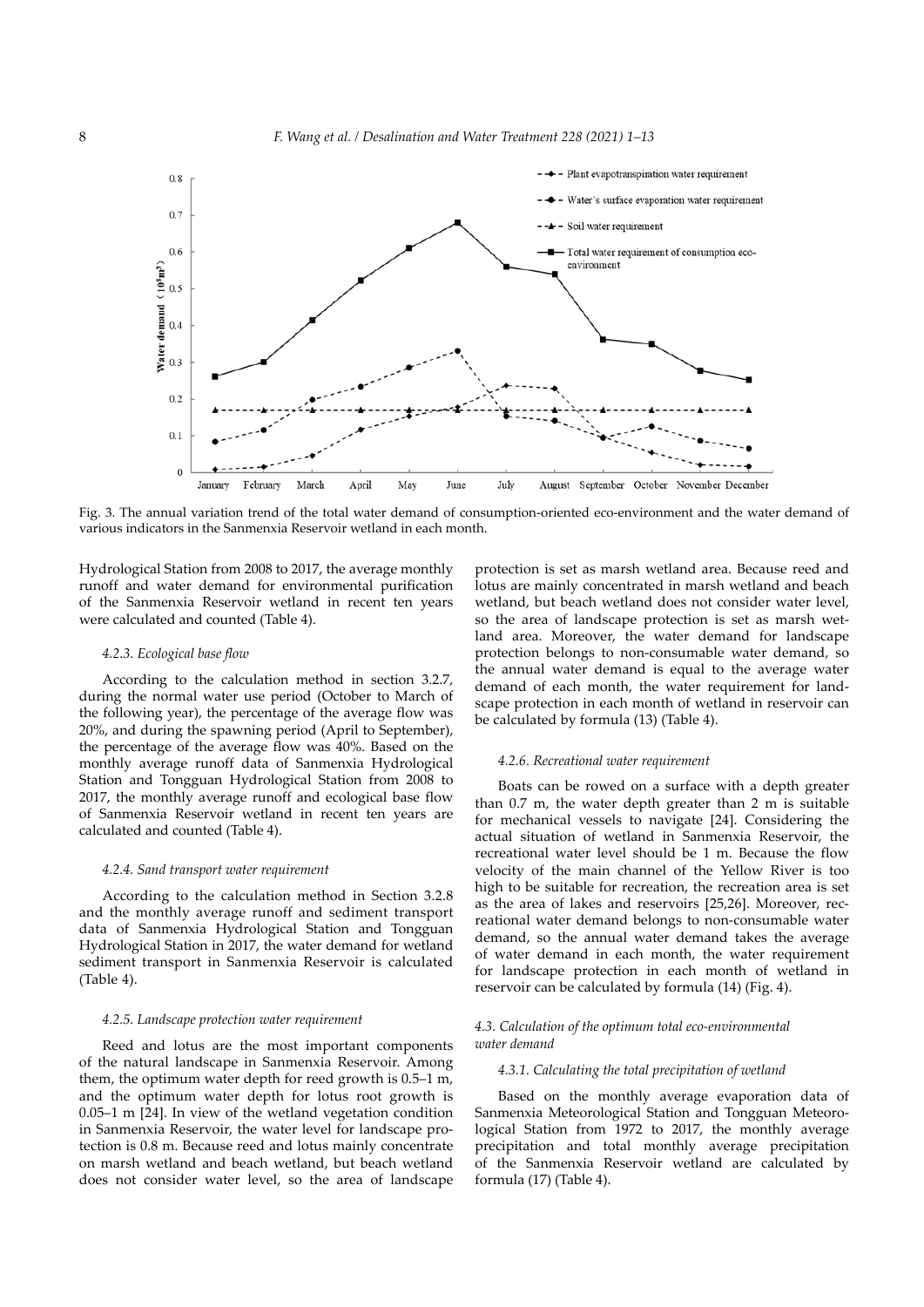|                | Reservoir wetland (10 <sup>8</sup> m <sup>3</sup> ) |             |                                                |             |           |                         |             |           |                               |               |               |
|----------------|-----------------------------------------------------|-------------|------------------------------------------------|-------------|-----------|-------------------------|-------------|-----------|-------------------------------|---------------|---------------|
|                | Month Plant                                         | Water's     | Soil water                                     | Habitat     | Sand      | Environmental Landscape |             |           | Ecological Recreational Total |               | Total eco-    |
|                | evapotranspiration                                  | surface     | requirement                                    | water       | transport | purification            | protection  | base flow | water                         | precipitation | environmental |
|                | water requirement                                   | evaporation |                                                | requirement | water     | water                   | water       |           | requirement                   |               | water         |
|                |                                                     | water       |                                                |             |           | requirement requirement | requirement |           |                               |               | requirement   |
|                |                                                     | requirement |                                                |             |           |                         |             |           |                               |               | in months     |
|                | 0.0087                                              | 0.0832      | 0.1702                                         | 1.3800      |           | 10.1246                 | 0.0253      | 2.3033    | 0.3122                        | 1,0093        | 10.3774       |
|                | 0.0156                                              | 0.1152      | 0.1702                                         | 1.3800      |           | 9.1448                  | 0.0253      | 2.8484    | 0.3122                        | 0.0168        | 9.4290        |
|                | 0.0466                                              | 0.1974      | 0.1702                                         | 1.3800      |           | 10.1246                 | 0.0253      | 4.4121    | 0.3122                        | 0.0424        | 10.4964       |
|                | 0.1175                                              | 0.2343      | 0.1702                                         | 1.2289      |           | 9.7980                  | 0.0263      | 7.5068    | 0.2684                        | 0.0822        | 10.2378       |
|                | 0.1539                                              | 0.2858      |                                                | 1.2289      |           | 10.1246                 | 0.0263      | 4.7682    | 0.2684                        | 0.1227        | 10.6118       |
|                | 0.1787                                              | 0.3316      |                                                | 1.2289      |           | 9.7980                  | 0.0263      | 5.9584    | 0.2684                        | 0.1232        | 10.3553       |
|                | 0.2366                                              | 0.1537      |                                                | 0.6728      | 5.9731    | 10.1246                 | 0.0229      | 9.2472    | 0.2174                        | 0.2279        | 10.4572       |
|                | 0.2287                                              | 0.1403      |                                                | 0.6728      | 16.6942   | 10.1246                 | 0.0229      | 10.734    | 0.2174                        | 0.1777        | 17.0557       |
|                | 0.0969                                              | 0.0953      | 0.1702<br>0.1702<br>0.1702<br>0.1702<br>0.1702 | 0.6728      | 27.9240   | 9.7980                  | 0.0229      | 16.0432   | 0.2174                        | 0.1864        | 28.1000       |
| ≘              | 0.0544                                              | 1.125       | 0.1702                                         | 1.1165      | 29.1682   | 10.1246                 | 0.0266      | 4.4818    | 0.2596                        | 0.1139        | 29.4039       |
|                | 0.0208                                              | 0.0861      | 0.1702                                         | 1.1165      |           | 9.7980                  | 0.0266      | 3.3603    | 0.2596                        | 0.0487        | 10.0264       |
| $\mathfrak{c}$ | 0.0165                                              | 0.0658      | 0.1702                                         | 1.1165      |           | 10.1246                 | 0.0266      | 2.8758    | 0.2596                        | 0.0095        | 10.3676       |

Table 4<br>Water demand of each index in each month and the total amount of water demand of the most suitable ecological environment in each month in the Sanmenxia<br>Reservoir wetland (10<sup>8</sup> m<sup>3</sup>) Water demand of each index in each month and the total amount of water demand of the most suitable ecological environment in each month in the Sanmenxia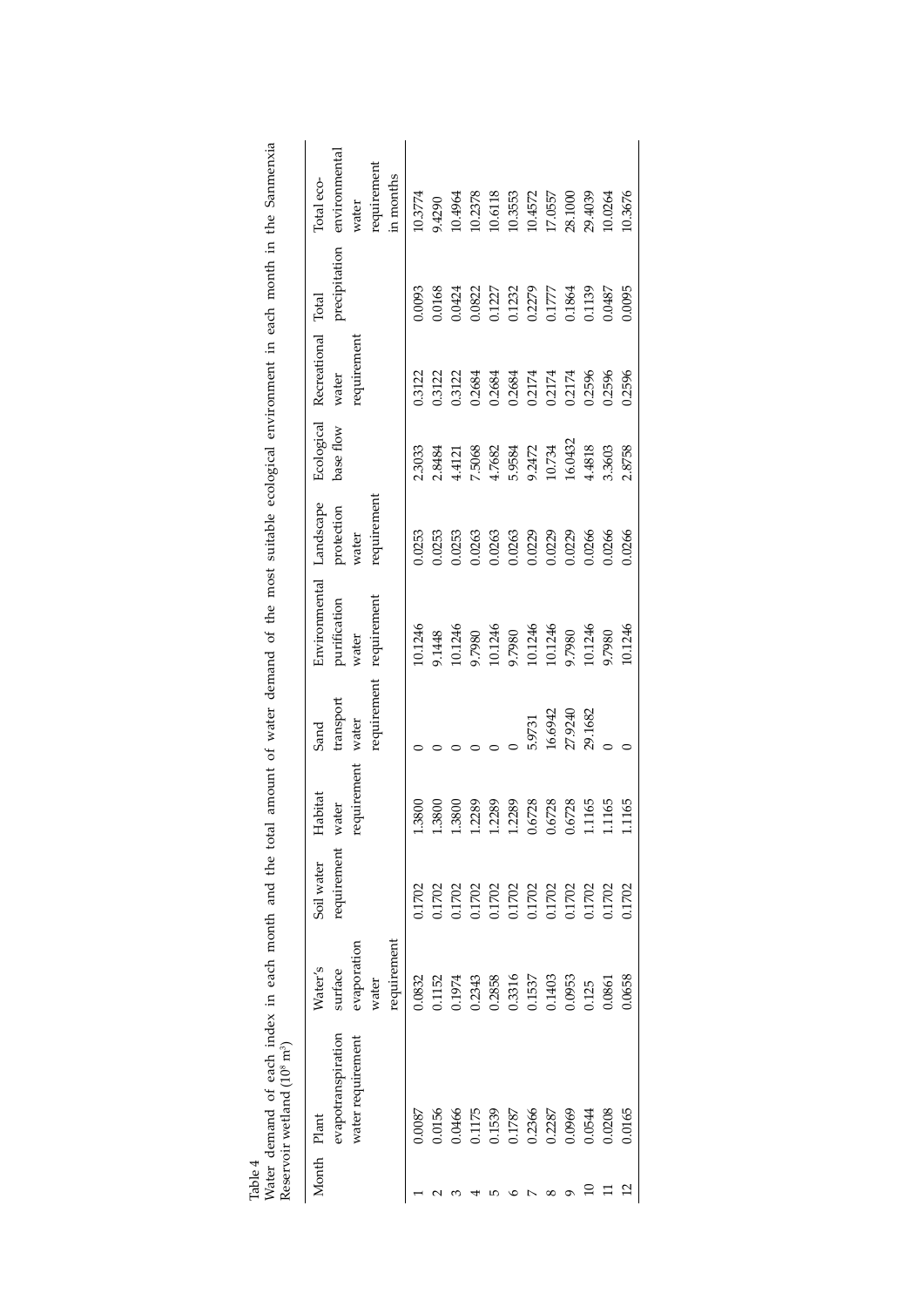

Fig. 4. The variation trend of the total water demand of non-consumption-oriented eco-environment and the water demand of various indicators in the Sanmenxia Reservoir wetland in each month.

# *4.3.2. The most suitable water requirement process of eco-environment monthly*

According to the calculation results of various ecological and environmental water demand indexes of wetlands, the optimal monthly water demand process of the Sanmenxia Reservoir wetland can be obtained by using formula (16) (Table 4).

# *4.3.3. Total water requirement for the best ecological environment in the year*

According to the calculation results of water demand process of the most suitable ecological environment in each month in section 4.3.2, and using Eq. (15), the total water demand of the Sanmenxia Reservoir wetland is  $166.9185$  billion m<sup>3</sup>.

# *4.4. Discussion*

- The area of marsh wetlands, lake and pond wetland in Sanmenxia Reservoir is small and has little change in the year. The area of river wetlands decreases first and then increases with time and the area of beach wetland increases first and then decreases with time (Table 1). Combining with Fig. 2, it is found that there is an obvious conversion between river wetland and beach wetland in the year. Through field investigation and research, it is found that the main reasons for this phenomenon are different operation modes of Sanmenxia Reservoir in the year, reservoir impoundment in non-flood season, rising water level of wetlands, flooding of a large number of beaches, flood discharge and sand discharge of reservoirs in flood season, decline of water level of wetlands, gradual bareness of beaches and increase of beach area.
- The total wetland area in Sanmenxia Reservoir decreases first and then increases with time (Table 1). Through

field investigation, it is found that the main reason for this phenomenon is the interference of human activities. In the non-flood season, some beach wetlands were reclaimed as farmland, while in the flood season, the reclaimed farmland was submerged and turned into wetland again.

- The variation range of the most suitable eco-environmental water requirement of the Sanmenxia Reservoir wetland is  $94,290-294,039$  million m<sup>3</sup>, with the minimum value occurring in February and the maximum value occurring in October. During the non-flood season, the water requirement of ecological environment changed little in each month. The main water requirement types were the water requirement of environmental purification and ecological basic flow, and the water requirement was stable at about 1 billion  $m^3$  [27]. The main reason for the increase of water demand for ecological environment in flood season is the influence of sand transport water requirement. The most suitable water demand for ecological environment dropped sharply in November (Fig. 5, Table 4), the reason for this phenomenon is the operation mode of Sanmenxia Reservoir. In November, the gate of Sanmenxia Dam closed and the reservoir began to store water and retain sediment.
- The total water demand of different ecological environment indexes varies greatly in the whole year. Among them, the water demand for environmental purification is the largest  $(11.921 \text{ billion m}^3)$ , followed by the water demand for sediment transport (7.976 billion  $m^3$ ) and the ecological base flow  $(7.454 \text{ billion m}^3)$  (Fig. 6). It shows that the most important factor affecting the healthy development of the Sanmenxia Reservoir wetland is the pollution caused by human activities.
- The total water demand and precipitation of consumptive eco-environment of the Sanmenxia Reservoir wetland changed little in each month, and the water demand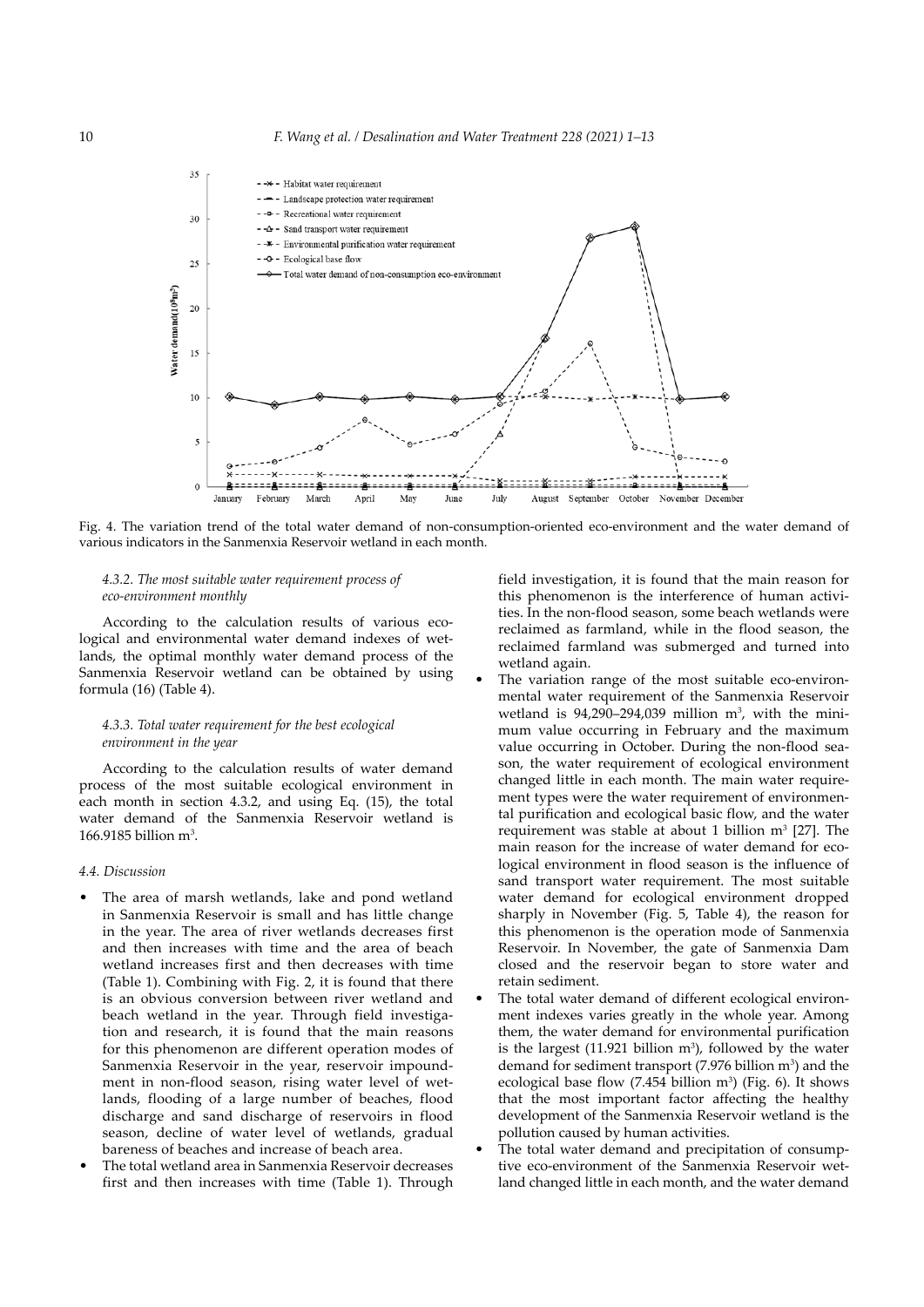

Fig. 5. The variation trend of the consumptive eco-environment water demand, non-consumptive eco-environment water demand, total water demand of eco-environment and total precipitation of the Sanmenxia Reservoir wetland in each month.



Fig. 6. Annual water demand for each indicator of the Sanmenxia Reservoir wetland.

in each month was small. However, the trend of total ecological and environmental water demand is basically the same as that of non-expendable ecological and environmental water demand, and the total water demand in each month is very close (Fig. 5), which shows that non-consumable ecological and environmental water demand is absolutely dominant.

• Compared with Zhou et al. [23] and others' calculation results on the suitable eco-environmental water demand of the Sanmenxia Reservoir wetland in 2005, the research results in this paper increased by 2.285 billion m3 . The reasons for this increase are as follows: (a) On the basis of Weibo Zhou's index system, this study increased the water demand for leakage, environmental purification, landscape protection and entertainment. Compared with the previous index system, the index system constructed in this study is more

comprehensive and scientific. (b) The calculation methods of the total amount of water demand for the most suitable ecological environment for the whole year are different. Zhou made the consumptive water demand plus non-consumptive water demand equal to the most suitable total eco-environmental water demand for the whole year. However, this study considered that the operation mode of Sanmenxia Reservoir led to different trends of water demand for each ecological environment in the year. Therefore, in this paper, the maximum value of monthly consumption water demand plus non-consumption water demand is equal to the total amount of suitable eco-environmental water demand per month, and then the total amount of eco-environmental water demand in each month is equal to the optimal eco-environmental water demand in the whole year. Compared with the previous research methods, the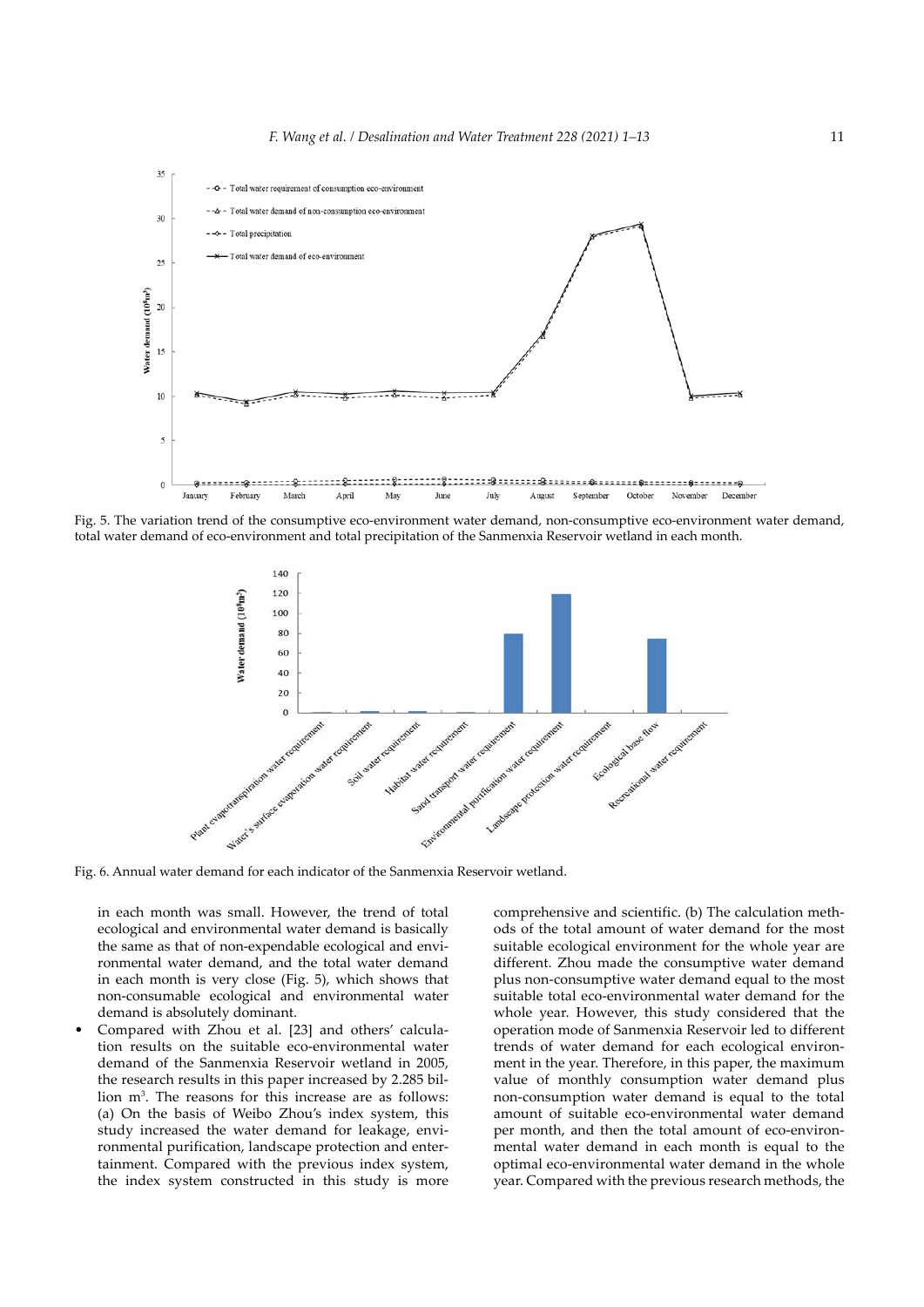calculation method adopted in this study has improved the accuracy and credibility of the research results.

# **5. Conclusion**

- Although domestic and foreign scholars have done a lot of research on the water demand of wetland ecological environment, there are differences between the ecological and hydrological processes of different wetland ecosystems. Taking the Sanmenxia Reservoir wetland as an example, based on the research of other scholars and combined with the characteristics of the wetland in sediment-laden rivers, this study increased the environmental purification water requirement, leaky water requirement, landscape protection water requirement and recreational water requirement, and improved the calculation model of the eco-environmental water demand of the wetland in sediment-laden rivers. This model can satisfy the requirement of purifying pollutants in wetlands, so as to play a guiding role in the study of ecological and environmental water demand of similar wetlands.
- The results show that the optimum total water requirement of the Sanmenxia Reservoir wetland is  $166.9185 \times 10^8$  m<sup>3</sup>. Because of the particularity of the operation mode of Sanmenxia Reservoir, this study gives the most suitable monthly water requirement process for the ecological environment, which provides a scientific basis for the optimal allocation of wetland water resources in the reservoir.
- The non-consumable eco-environmental water demand of the Sanmenxia Reservoir wetland is the main type of water demand. Among all kinds of eco-environmental water demand indicators, the environmental purification water demand is the largest. Therefore, the control of pollutant discharge is the primary task of the current wetland ecological environment restoration. It is suggested that the relevant departments should strengthen the protection of wetlands from many aspects. Firstly, relevant laws and regulations should be perfected, supervision strengthened and publicity strengthened to make the concept of wetland protection popular; secondly, point source pollution should be controlled and enterprises should adopt measures combining rewards and punishments to promote enterprises to actively reduce pollutant emissions; finally, non-point source pollution should be controlled and wetlands in the occupied reservoir should be completely protected. To stop agricultural production and other activities, and then indirectly reduce the pollution of chemical fertilizer to wetland in reservoir, improve the coverage of forest and grass in wetland, restore vegetation buffer zone on both sides of the reservoir, and give some ecological compensation to farmers who have returned farmland from wetland in reservoir.

#### **Acknowledgements**

The work was financially supported by National Natural Science Foundation of People's Republic of China (51879106), the Central Plains Science and Technology Innovation Leader Project (214200510001) and the Science and Technology Innovation Team in Universities of Henan Province (20IRTSTHN010). In addition, the authors would like to express their sincere gratitude to the anonymous reviewers for their constructive comments and useful suggestions that helped us improve our thesis.

#### **References**

- [1] W.S. Zhang, L.F. Zhou, Q. Cheng, Eco-environmental demand for water in wetlands at Liaohe Estuary, J. Irrig. Drain., 36 (2017) 101–106.
- D. Eamus, T. Hatton, P. Cook, Ecohydrology: Vegetation Function, Water and Resource Management, CSIRO Publishing, CISO: Commonwealth Scientific and Industrial Research Organization, 2006.
- [3] P. Keddy, Wetland restoration: the potential for assembly rules in the service of conservation, Wetlands, 19 (1999) 716–732.
- [4] P.D. Raskin, E. Hansen, R.M. Margolis, Water and sustainability: global patterns and long-range problems, Nat. Resour. Forum., 20 (1996) 1–15.
- [5] S. Sajedipour, H. Zarei, S. Oryan, Estimation of environmental water requirements via an ecological approach: a case study of Bakhtegan Lake, Iran, Ecol. Eng., 100 (2017) 246–255.
- [6] L.F. Zhou, S.G. Xu, Q.S. Li, Safety threshold of ecoenvironmental water requirement in wetland, J. Hydraul. Eng., 38 (2007) 845–851.
- [7] G.F. Shen, Eco-environment construction and its role in the protection and restional utilization of water resources, China Water Resour., (2000) 26–30.
- [8] B.S. Cui, Z.F. Yang, Temporal-spatial scale characteristic of wetland ecosystem health, Chin. J. Appl. Ecol., 14 (2003) 121–125.
- [9] Y.D. Guo, Y. He, W. Deng, Research on eco-environmental water demand of Zhalong National Natural Wetlands, J. Soil Water Conserv., 18 (2004) 163–166, 174, doi: 10.13870/j.cnki. stbcxb.2004.06.040.
- [10] P. Shi, Y.E. Yang, Y.X. Zhang, Discussion on water demand of ecological environment, Water Resour. Hydropower Northeast China, 25 (2007) 57–59, 72.
- [11] L.K. Li, Wetland and Ramsar convention, World For. Res., 14 (2001) 1–7, doi: 10.13348/j.cnki.sjlyyj.2001.01.001.
- [12] H. Bai, X.H. Lu, X.X. Yang, Attribution analysis on changes in evaporation capacity based on mean diurnal time-series analysis of Penman Equation in China, Trans. Chin. Soc. Agric. Mach., 50 (2019) 235–244.
- [13] S.Y. Zhao, S.Y. Wang, Z.P. Mao, Research on evapotranspiration and its impact factors of reed wetland in Sanmenxia Reservoir Area, Yellow River, 35 (2013) 19–22.
- [14] H.Y. Shu, H. Jiang, X.F. Chen, Variation characteristics of water vapor flux in Anji *Phyllostachys edulis* forest ecosystem, Chin. J. Ecol., 35 (2016) 1154–1161.
- [15] Y.H. Li, X. Liu, P.P. Li, Analysis of ecological water requirement of rivers for different purposes: the case of Liuli River, Acta Ecol. Sinica, 38 (2018) 4393–4403.
- [16] Y.J. Dang, Analysis of leakage in Gujiao Reach of Fenhe River in Jinci Spring Basin, J. China Hydrol., 36 (2016) 62–66, 40.
- [17] J.T. Zhao, Shenbei new area segment Pu River basin ecological water requirement calculation, Agric. Sci. Technol. Equip., (2016) 41–44, doi: 10.16313/j.cnki.nykjyzb.2016.05.017.
- [18] G.E. Petts, Instream flow science for sustainable river management, Jawra J. Am. Water Resour. Assoc., 45 (2010) 1071–1086.
- [19] S.F. Ren, Y.J. Ma, Study on the eco-compensation of water resources in Fenhe River basin based on the ecological flow, J. Arid Land Resour. Environ., 31 (2017) 63–67.
- [20] L.W. Jiang, Quantifying In-stream Flow Required for Sediment Transport in the Flood Season of the Lower Yellow River, Tsinghua University, 2009.
- [21] Office of National Soil Census, China Geographic Records, Vol. 4, Agricultural Press, Beijing, 1993.
- [22] S.Y. Gong, Study on the Minimum Water Requirement of Ecoenvironment of the Yellow River Artery in Henan, Henan University, 2005.